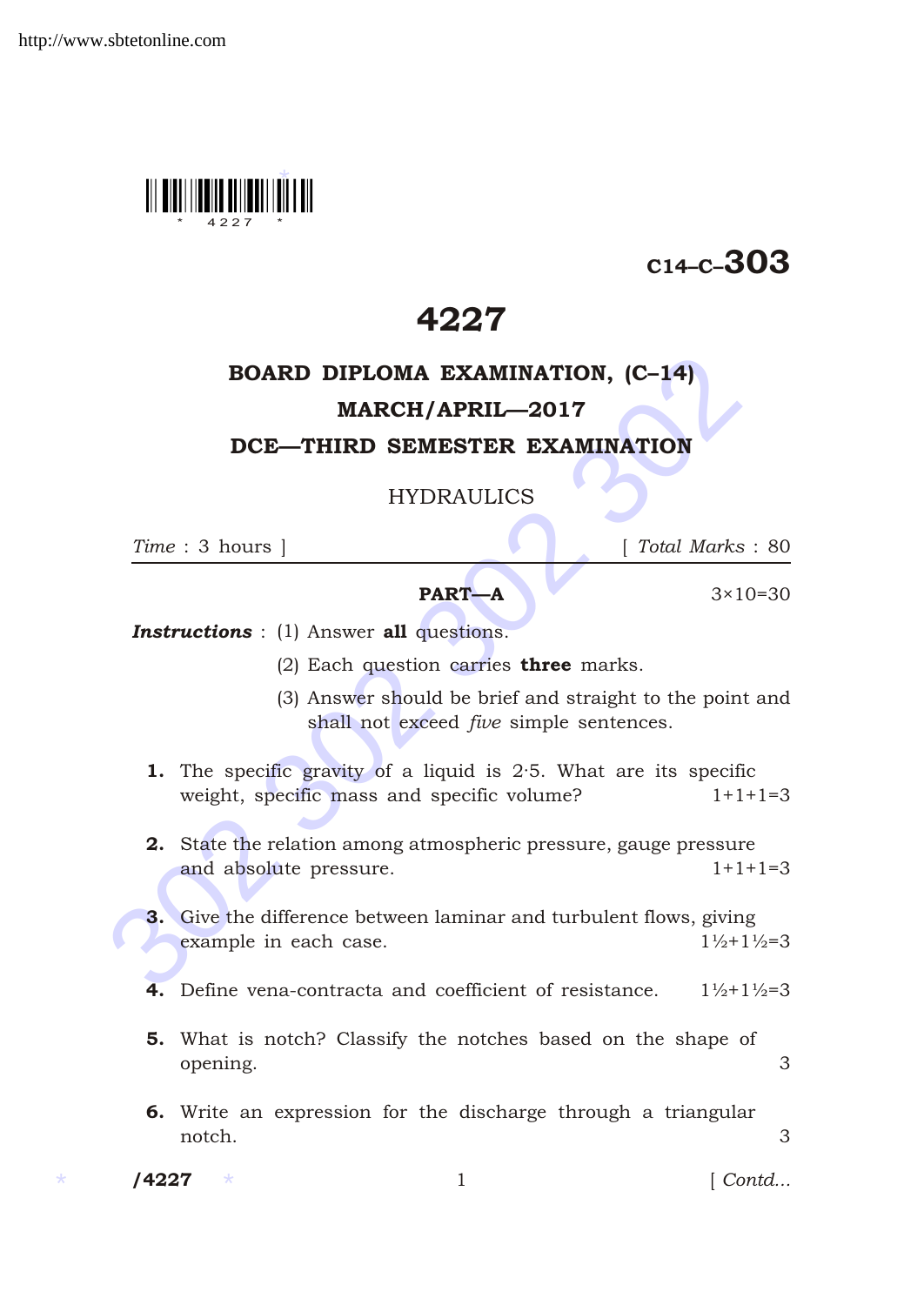- **7.** Explain with the help of neat sketch *(a)* hydraulic gradient line and *(b)* total energy line.  $1\frac{1}{2}+1\frac{1}{2}=3$
- 8. State the difference between flow through pipes and flow through channels.  $1\frac{1}{2}+1\frac{1}{2}=3$
- 9. Explain the working of double-acting reciprocating pump with a neat sketch. 3
- **10.** What is a surge tank and what are its main functions? 3

#### **PART—B** 10×5=50

*Instructions* : (1) Answer *any* five questions.

- (2) Each question carries  $ten$  marks.
- (3) Answers should be comprehensive and the criterion for valuation is the content but not the length of the answer.
- 11. A tank contains water to a depth of 3 m and oil of specific gravity 0·8 to a depth of 5 m. What is the intensity of pressure at the bottom of the tank and side? Plan dimensions of the tank are  $3 \text{ m} \times 3 \text{ m}$ . 10
- **Example 10**<br>
a neat sketch.<br> **Example 10**<br>
a neat sketch.<br> **EXAMPLE 10**<br> **EXAMPLE 10**<br> **EXAMPLE 10**<br> **EXAMPLE 10**<br> **EXAMPLE 10**<br> **EXAMPLE 10**<br>
10×5<br> **EXAMPLE 10**<br>
10×5<br> **EXAMPLE 10**<br>
10×5<br> **EXAMPLE 10**<br>
(2) Each question **12.** A 20 cm  $\times$  10 cm venturimeter is mounted in a vertical pipe carrying water the flow being upwards. The throat section is 30 cm above the entrance section of venturi meter. For a certain flow through the meter, the differential gauge between the throat and entrance indicates a gauge deflection of 30 cm. Assuming the coefficient of meter is  $0.95$ , find the discharge.  $10$ 
	- 13. Water flows through a sharp edged circular orifice 7.5 mm diameter in the side of a tank. The head of the water above the centre of the orifice is 1·22 m. The jet passes through a ring whose centre is 1·22 m horizontally and 330 mm vertically from the centre of the vena-contracta. The time required to discharge 66 lit of water was 500 sec, find the hydraulic coefficient  $C_c,C_\nu$ and  $C_d$ . 10

/4227

/4227 2 [ *Contd...*